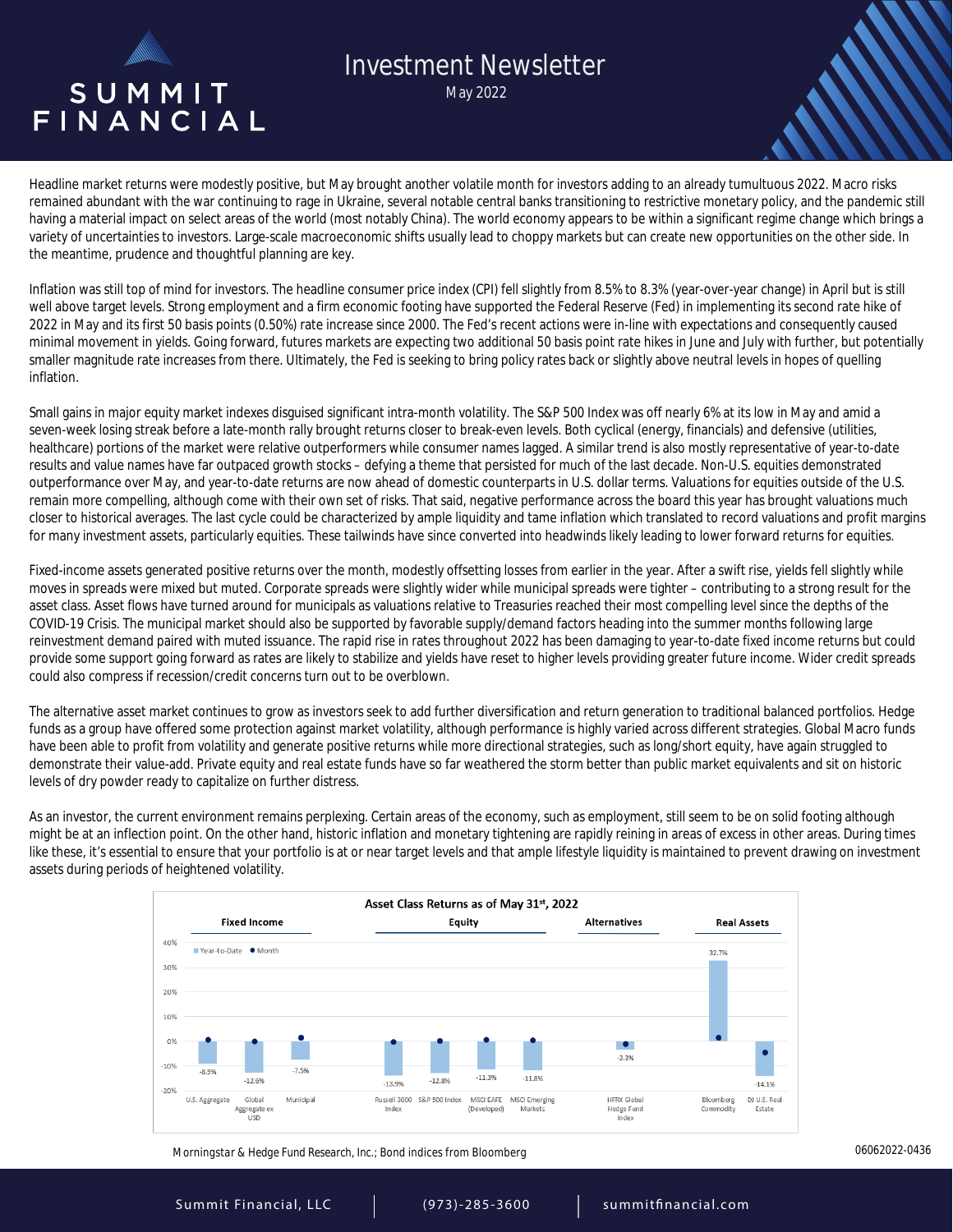#### 2 INVESTMENT NEWSLETTER